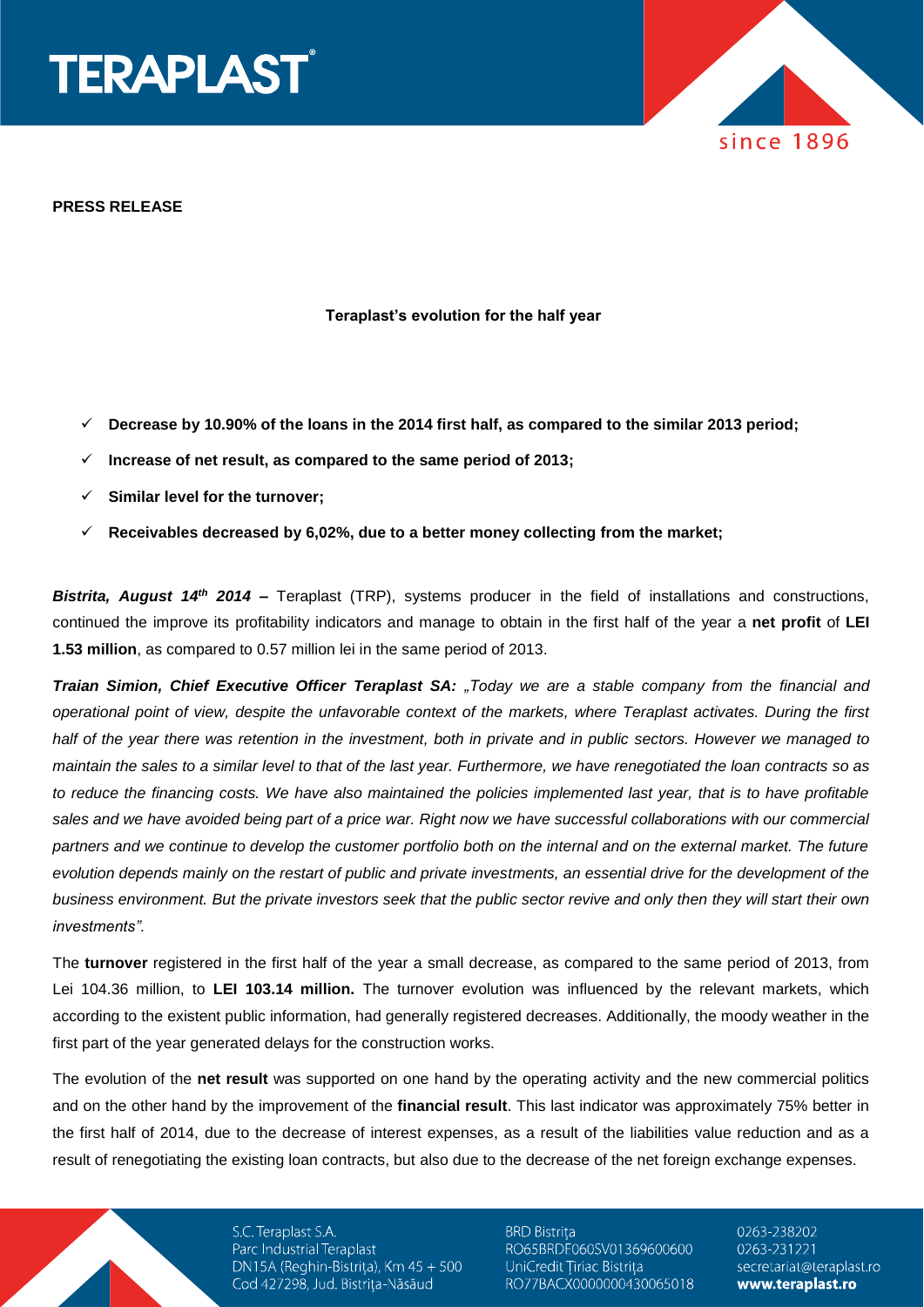# **TERAPLAST**®



In the analyzed period, the company's loans decreased by **10.90%,** as compared to the first six months of 2013. In structure, **the long term liabilities** are **LEI 1.50 million** lower as compared to the first half of the previous year, and the value of **the short term liabilities** is reduced by **LEI 4.83 million**.

During the first part of this year, Teraplast continued the projects of development and modernization, making **investments of EUR 0.85 million**, of the total value of EUR 1.33 million, scheduled for 2014. The investments made during the first six months targeted mainly the Installations & Decorations business line and supposed on one hand the expansion of the products portfolio, following the market demand, and on the other hand replacing certain machines.

During the second part of the year, the investments shall also be oriented towards increases of capacity and replacement of fabrication components, on the joinery profiles, granules and thermo-insulating joinery business lines, but also on logistics, mainly the renovation of the regional warehouses.

Besides implementing operational projects, during the first six months of 2014 the company also focused on the improvement of its cash-flow, as a result the company's **receivables** have dropped **by 6.02%** in the first half of the year, down to **LEI 58.73 million**, due to a better money collecting from the market and following the conservative policy of granting the commercial credit.

#### **Significant events in January – June 2014**

In February 2014 the company signed for a EUR 1 million loan, with BRD, in order to finance the raw materials acquisition.

In March 2014 took place some changes in the company's shareholding structure, in the sense that Dorel Goia bought the participation of 11.34%, held by SIF Banat-Crisana in Teraplast.

In June the company decided to renew the credit line, accessed from BRD - Groupe Societe Generale S.A, with a total value of EUR 3.3 million.

\*\*\*

#### *Details about Teraplast:*

*With a tradition of over 115 years, Teraplast (TRP) is at the moment one of the main Romanian producers of systems for construction, installation and decoration markets. Company's portfolio is structured on four business lines: Installations & Decorations, PVC Profiles, PVC Compounds and Thermo-insulating joinery.* 

*Teraplast is the biggest PVC processor in Romania and it holds top positions on the PVC pipes market (share of 42%), on the PVC compounds market (share of 31%) and on the PVC panels market (share of 31%). Teraplast is also the second biggest producer of PP (polypropylene) pipes, with an estimated share of 30%.* 

*During the last five years the company invested over EUR 26 million in the relocation of the production capacities from Bistrita to the Teraplast Industrial Park, situated outside Bistrita. Teraplast has at Saratel production capacities in total* 

> S.C. Teraplast S.A. Parc Industrial Teraplast DN15A (Reghin-Bistrița), Km 45 + 500 Cod 427298, Jud. Bistrița-Năsăud

**BRD Bistrița** RO65BRDE060SV01369600600 UniCredit Țiriac Bistrița RO77BACX0000000430065018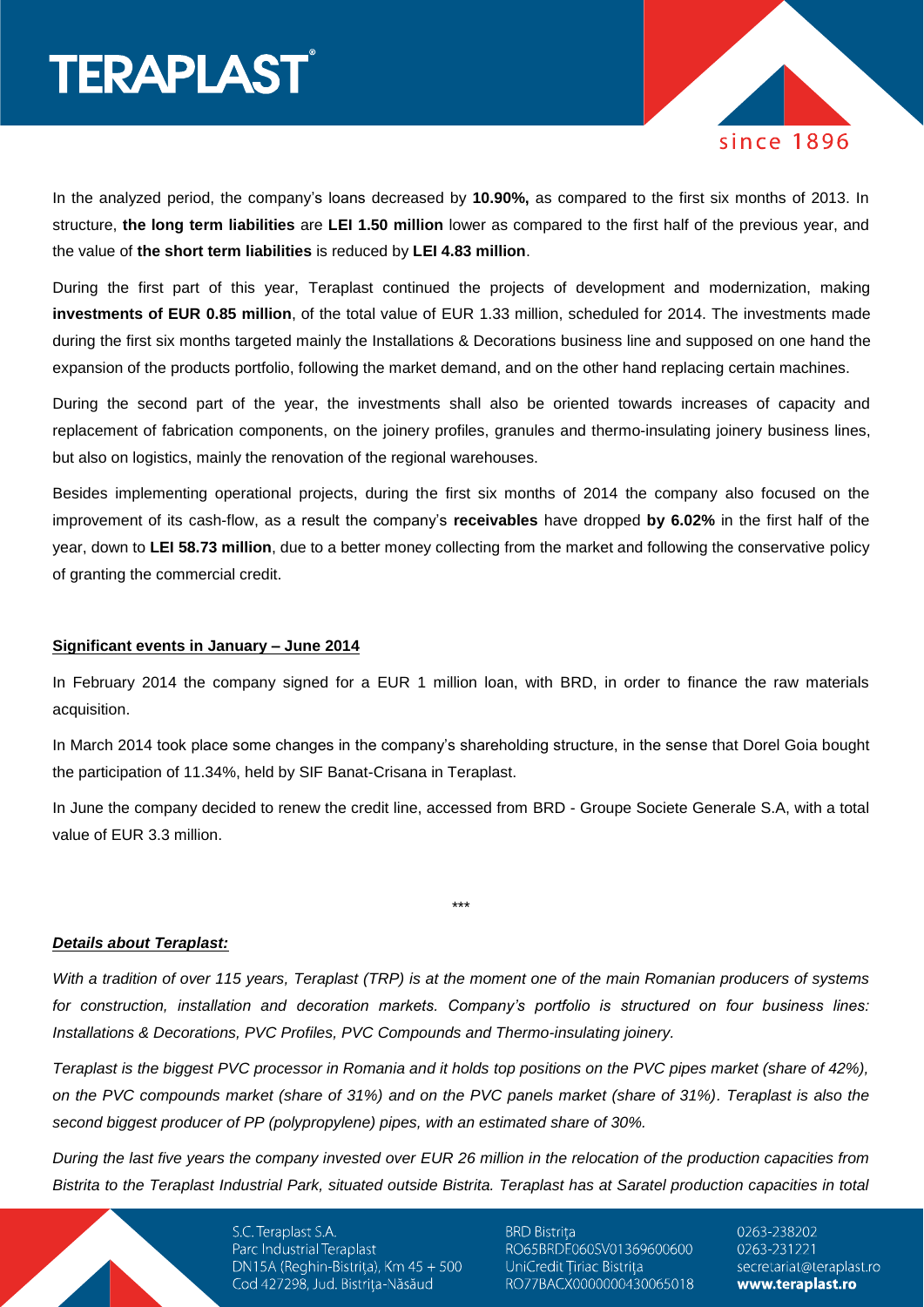# **TERAPLAST**®



*surface of over 13.000 square meters, divided between the PVC products factory (PVC pipes plant, PVC profiles plant, window PVC profiles plant, PVC compounds plant) and the Polyolefin factory (PE manholes and tanks plant, PVC, PP and PE fittings plant and PP pipes plant).* 

*Starting with July 2nd the company is listed at Bucharest Stock Exchange, by symbol TRP.* 

### **Appendix – press release August 14th 2014**

#### **Profit and loss account**

| Indicator, LEI thousand                                          | June 30th 2014 | June 30th 2013 | $\triangle$ % |
|------------------------------------------------------------------|----------------|----------------|---------------|
| <b>Turnover</b>                                                  | 103,148        | 104,362        | (1.16)        |
| Changes in inventories of finished goods and work in<br>progress | 2,790          | 6,478          | (56.93)       |
| Other operating revenues                                         | 113            | 122            | (7.48)        |
| Raw materials, consumables used and merchandise                  | (73, 115)      | (79, 124)      | (7.59)        |
| Employee benefits expenses                                       | (11, 707)      | (11, 578)      | 1.11          |
| Provisions, depreciation and amortization expense                | (7,058)        | (5, 454)       | 29.40         |
| Profit/(Loss) from sales of tangible or intangible assets        | (177)          | 97             | (282.73)      |
| Other expenses                                                   | (11, 255)      | (12,022)       | (6.38)        |
| <b>Financial result</b>                                          | (523)          | (2,084)        | (74.90)       |
| Profit/(loss) before tax                                         | 2,217          | 797            | 178.18        |
| <b>Net Profit/(Loss)</b>                                         | 1,535          | 570            | 169.17        |
| <b>EBITDA</b>                                                    | 8,935          | 8,946          | (0.12)        |

*\* The financials are unaudited and represent Teraplast's stand-alone results prepared according to International Financial Reporting Standards (IFRS);*

> S.C. Teraplast S.A. Parc Industrial Teraplast DN15A (Reghin-Bistrița), Km 45 + 500 Cod 427298, Jud. Bistrița-Năsăud

**BRD Bistrița** RO65BRDE060SV01369600600 UniCredit Țiriac Bistrița RO77BACX0000000430065018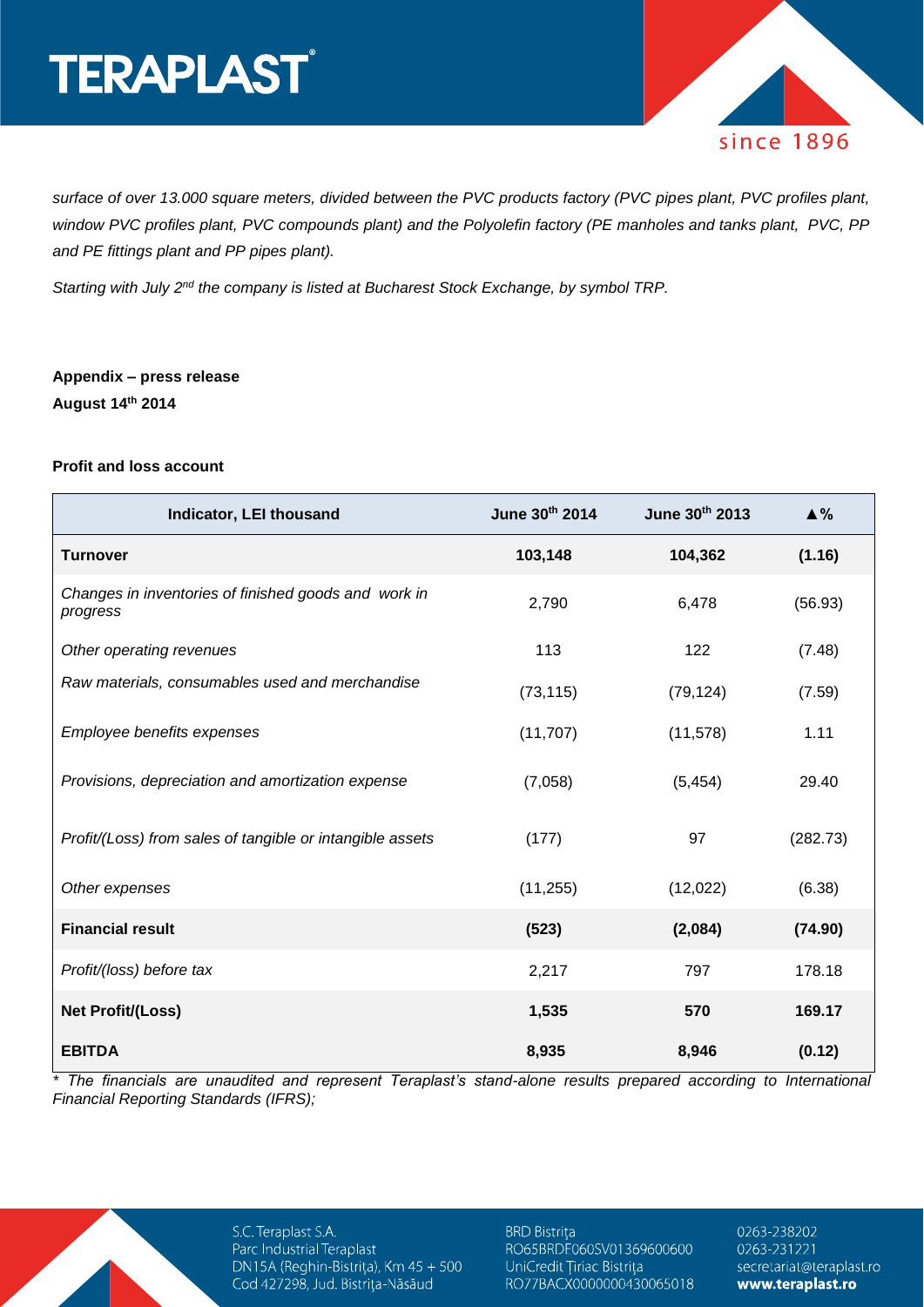



## **Appendix – press release**

**August 14th 2014**

#### **Balance sheet**

| Indicator, LEI thousand                         | June 30th 2014 | June 30th 2013 | $\triangle$ % |
|-------------------------------------------------|----------------|----------------|---------------|
| <b>ASSETS</b>                                   |                |                |               |
| A. TOTAL noncurrent assets                      | 126,872        | 133,958        | (5.29)        |
| I. Intangible assets                            | 680            | 940            | (27.66)       |
| II. Tangible assets                             | 103,431        | 111,547        | (7.28)        |
| III. Real estate investments                    | 13,547         | 12,257         | 10.52         |
| VI. Investments in associated companies         | 9,199          | 9,199          | 0.00          |
| V. Other financial assets                       | 15             | 15             | 0.00          |
| <b>B. TOTAL current assets - TOTAL</b>          | 96,397         | 107,063        | (9.96)        |
| I. Inventories                                  | 36,873         | 37,420         | (1.46)        |
| II. Receivable                                  | 58,730         | 62,493         | (6.02)        |
| III. Cash and bank accounts                     | 793            | 7,150          | (88.90)       |
| <b>C. Prepayments</b>                           | 657            | 511            | 28.57         |
| <b>TOTAL ASSETS</b>                             | 223,926        | 241,532        | (7.29)        |
| <b>SHAREHOLDERS EQUITY AND LIABILITIES</b>      |                |                |               |
| Shareholders' equity                            | 115,576        | 114,580        | 0.87          |
| Interest-bearing debts                          | 11,203         | 12,708         | (11.84)       |
| Provisions for pensions and similar obligations | 286            | 330            | (13.33)       |
| Deferred tax                                    | 3,536          | 6,053          | (41.58)       |
| <b>TOTAL current liabilities - of which:</b>    | 93,325         | 107,861        | (13.48)       |
| Interests bearing debts                         | 40,617         | 45,453         | (10.64)       |
| <b>Trading liabilities</b>                      | 47,656         | 57,319         | (16.86)       |
| <b>Current provisions</b>                       | 4,450          | 4,862          | (8.47)        |
| Due profit tax                                  | 602            | 227            | 165,20        |
| <b>TOTAL SHARE CAPITALS AND LIABILITIES</b>     | 223,926        | 241,532        | (7.29)        |

*\* The financials are unaudited and represent Teraplast's stand-alone results prepared according to International Financial Reporting Standards (IFRS);*

#### **Next release:**

The next results announcement for January – September 2014 will be released on **November 13, 2014.**

S.C. Teraplast S.A. Parc Industrial Teraplast DN15A (Reghin-Bistrița), Km 45 + 500 Cod 427298, Jud. Bistrița-Năsăud

**BRD Bistrița** RO65BRDE060SV01369600600 UniCredit Țiriac Bistrița RO77BACX0000000430065018